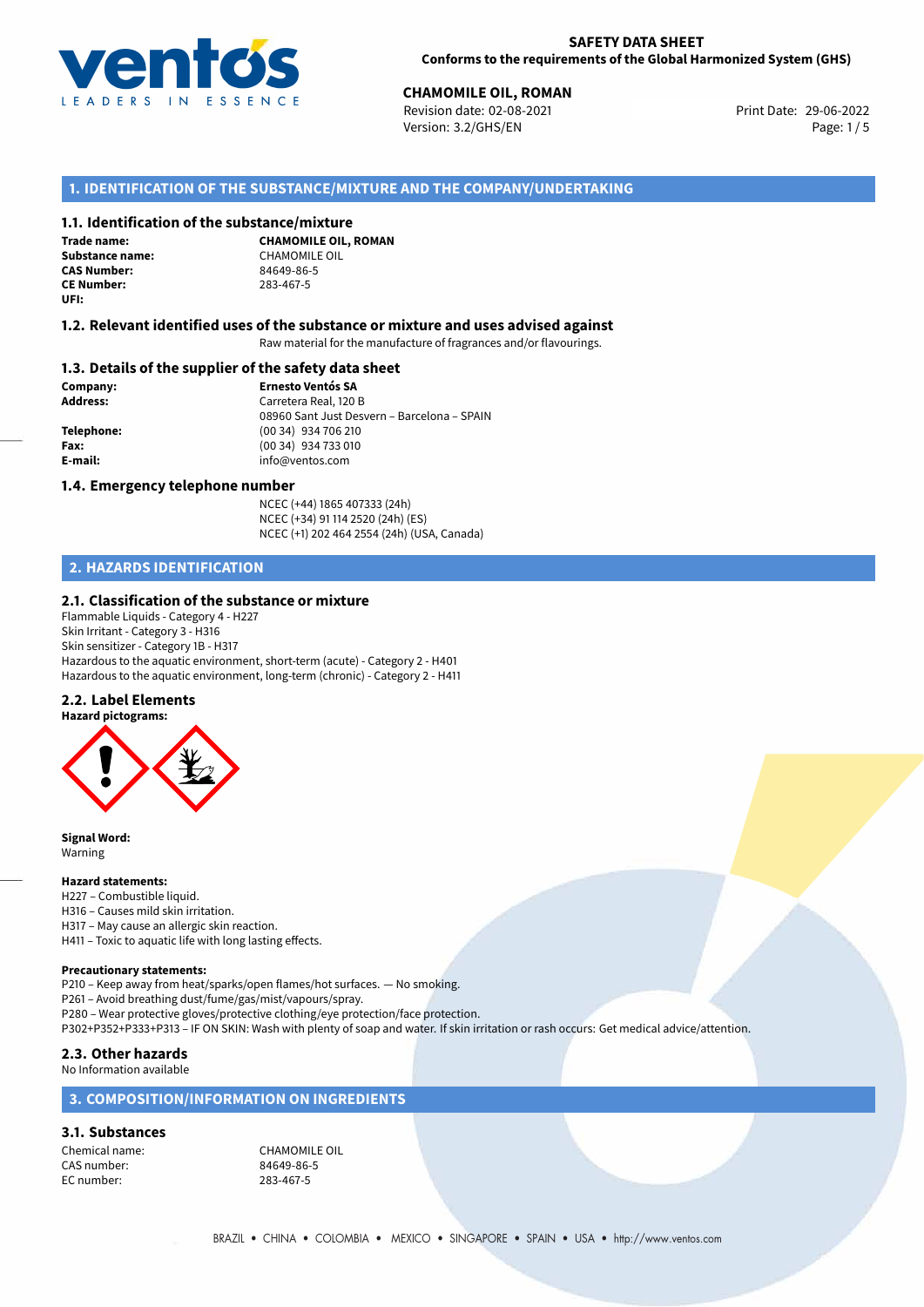

## **SAFETY DATA SHEET Conforms to the requirements of the Global Harmonized System (GHS)**

# **CHAMOMILE OIL, ROMAN**<br>
Revision date: 02-08-2021<br> **Print Date: 29-06-2022**

Revision date: 02-08-2021 Version: 3.2/GHS/EN Page: 2 / 5

#### **Hazardous constituents:**

| <b>Chemical Name</b> | % (w/w)       | <b>CAS No</b><br><b>EC No</b> | <b>Classification according to GHS</b>                                                                                                                                                                                                                                                                                                                                    |
|----------------------|---------------|-------------------------------|---------------------------------------------------------------------------------------------------------------------------------------------------------------------------------------------------------------------------------------------------------------------------------------------------------------------------------------------------------------------------|
| ALPHA-PINENE         | $>1$ ; $<$ 10 | 80-56-8<br>201-291-9          | Flammable Liquids - Category 3 - H226<br>Acute Toxicity - Category 4 (oral) - H302<br>Skin Irritant - Category 2 - H315<br>Skin sensitizer - Category 1B - H317<br>Aspiration hazard - Category 1 - H304<br>Hazardous to the aquatic environment, short-term (acute) - Category 1 - H400<br>Hazardous to the aquatic environment, long-term (chronic) - Category 1 - H410 |
| LIMONENE             | $>0.1$ ; <1   | 138-86-3<br>205-341-0         | Flammable Liquids - Category 3 - H226<br>Skin Irritant - Category 2 - H315<br>Skin sensitizer - Category 1B - H317<br>Aspiration hazard - Category 1 - H304<br>Hazardous to the aquatic environment, short-term (acute) - Category 1 - H400<br>Hazardous to the aquatic environment, long-term (chronic) - Category 3 - H412                                              |
| <b>BETA-PINENE</b>   | $>0.1$ ; <1   | 127-91-3<br>204-872-5         | Flammable Liquids - Category 3 - H226<br>Skin Irritant - Category 2 - H315<br>Skin sensitizer - Category 1B - H317<br>Aspiration hazard - Category 1 - H304<br>Hazardous to the aquatic environment, short-term (acute) - Category 1 - H400<br>Hazardous to the aquatic environment, long-term (chronic) - Category 1 - H410                                              |

[See the full text of the hazard statements in section 16.](#page-4-0)

## **3.2. Mixtures**

Not applicable.

## **4. FIRST-AID MEASURES**

## **4.1. Description of necessary first aid measures**

| Ingestion:    | Rinse mouth with water.                                                                                               |  |  |  |
|---------------|-----------------------------------------------------------------------------------------------------------------------|--|--|--|
|               | Obtain medical advice.                                                                                                |  |  |  |
|               | Keep at rest. Do not induce vomiting.                                                                                 |  |  |  |
| Eye contact:  | In case of contact with eyes, rinse immediately with plenty of water for at least 15 minutes and seek medical advice. |  |  |  |
| Inhalation:   | Remove person to fresh air and keep at rest.                                                                          |  |  |  |
|               | Seek immediate medical advice.                                                                                        |  |  |  |
| Skin contact: | Take off immediately all contaminated clothing.                                                                       |  |  |  |
|               | Thoroughly wash affected skin with soap and water.                                                                    |  |  |  |
|               | Seek medical attention if symptoms persist.                                                                           |  |  |  |
|               |                                                                                                                       |  |  |  |

#### **4.2. Most important symptoms and effects, both acute and delayed**

No information available.

**4.3. Indication of any immediate medical attention and special treatment needed**

No information available.

## **5. FIRE-FIGHTING MEASURES**

## **5.1. Extinguishing Media**

Water spray, carbon dioxide, dry chemical powder or appropriate foam. For safety reasons do not use full water jet.

#### **5.2. Special hazards arising from the substance or mixture**

Known or Anticipated Hazardous Products of Combustion: Emits toxic fumes under fire conditions.

## **5.3. Advice for firefighters**

High temperatures can lead to high pressures inside closed containers. Avoid inhalation of vapors that are created. Use appropriate respiratory protection. Do not allow spillage of fire to be poured into drains or watercourses. Wear self-contained breathing apparatus and protective clothing.

## **6. ACCIDENTAL RELEASE MEASURES**

## **6.1. Personal precautions, protective equipment and emergency procedures**

Evacuate surronding areas. Ensure adequate ventilation. Keep unnecessary and unprotected personnel from entering. Do not breathe vapor/spray. Avoid contact with skin and eyes. Information regarding personal protective measures: see section 8.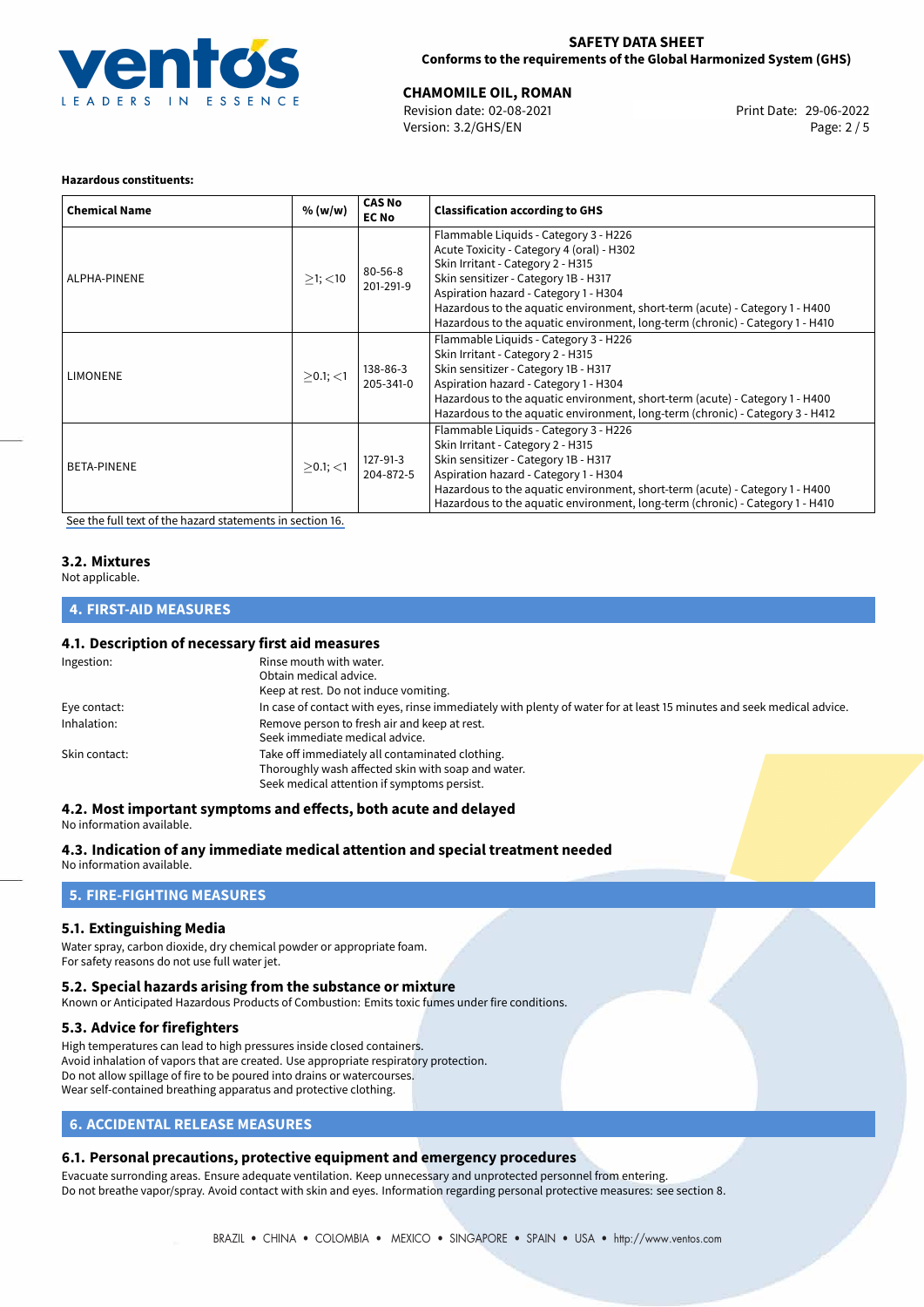

# **CHAMOMILE OIL, ROMAN**<br>
Revision date: 02-08-2021<br> **Print Date: 29-06-2022**

Revision date: 02-08-2021 Version: 3.2/GHS/EN Page: 3 / 5

## **6.2. Environmental precautions**

To avoid possible contamination of the environment, do not discharge into any drains, surface waters or groundwaters.

## **6.3. Methods and materials for containment and cleaning up**

Cover with an inert, inorganic, non-combustible absorbent material (e.g. dry-lime, sand, soda ash). Place in covered containers using non-sparking tools and transport outdoors. Avoid open flames or sources of ignition (e.g. pilot lights on gas hot water heater). Ventilate area and wash spill site after material pickup is complete.

## **6.4. Reference to other sections**

Information regarding exposure controls, personal protection and disposal considerations can be found in sections 8 and 13.

## **7. HANDLING AND STORAGE**

## **7.1. Precautions for safe handling**

Do not store or handle this material near food or drinking water. Do not smoke. Avoid contact with the eyes, skin and clothing. Wear protective clothing and use glasses. Observe the rules of safety and hygiene at work. Keep in the original container or an alternative made from a compatible material.

## **7.2. Conditions for safe storage, including any incompatibilities**

Store in tightly closed and preferably full containers in a cool, dry and ventilated area, protected from light. Keep away from sources of ignition (e.g. hot surfaces, sparks, flame and static discharges). Keep away from incompatible materials (see section 10).

## **7.3. Specific end use(s)**

No information available.

## **8. EXPOSURE CONTROLS AND PERSONAL PROTECTION**

## **8.1. Control parameters**

Components with occupational exposure limits: None known.

#### **8.2. Exposure controls**

Measures should be taken to prevent materials from being splashed into the body. Provide adequate ventilation, according to the conditions of use. Use a mechanical exhaust if required.

## **8.3. Individual protection measures, such as personal protective equipment**

| Eye/Face protection:             | Chemical safety goggles are recommended. Wash contaminated goggles before reuse.                                                            |  |
|----------------------------------|---------------------------------------------------------------------------------------------------------------------------------------------|--|
| Hand Protection:                 | Chemical-resistant gloves are recommended. Wash contaminated gloves before reuse.                                                           |  |
| Body protection:                 | Personal protective equipment for the body should be selected based on the task being performed and the risks<br>involved.                  |  |
| Respiratory Protection:          | In case of insufficient ventilation, use suitable respiratory equipment.                                                                    |  |
| Environmental exposure controls: | Emissions from ventilation or process equipment should be checked to ensure they comply with environmental<br>protection legislation.       |  |
|                                  | In some cases, filters or engineering modifications to the process equipment will be necessary to reduce emissions to<br>acceptable levels. |  |

## **9. PHYSICAL AND CHEMICAL PROPERTIES**

## **9.1. Information on basic physical and chemical properties**

| Appearance:                         | Liguid               |
|-------------------------------------|----------------------|
| Colour:                             | Conforms to standard |
| Odour:                              | Conforms to standard |
| Odour theshold:                     | Not determined       |
| pH:                                 | Not determined       |
| Melting point/freezing point:       | Not determined       |
| Boling point/boiling range (°C):    | Not determined       |
| Flash point:                        | $62^{\circ}$ C       |
| Evaporation rate:                   | Not determined       |
| Flammability:                       | Not determined       |
| Lower flammability/Explosive limit: | Not determined       |
| Upper flammability/Explosive limit: | Not determined       |
| Vapour pressure:                    | Not determined       |
| Vapour Density:                     | Not determined       |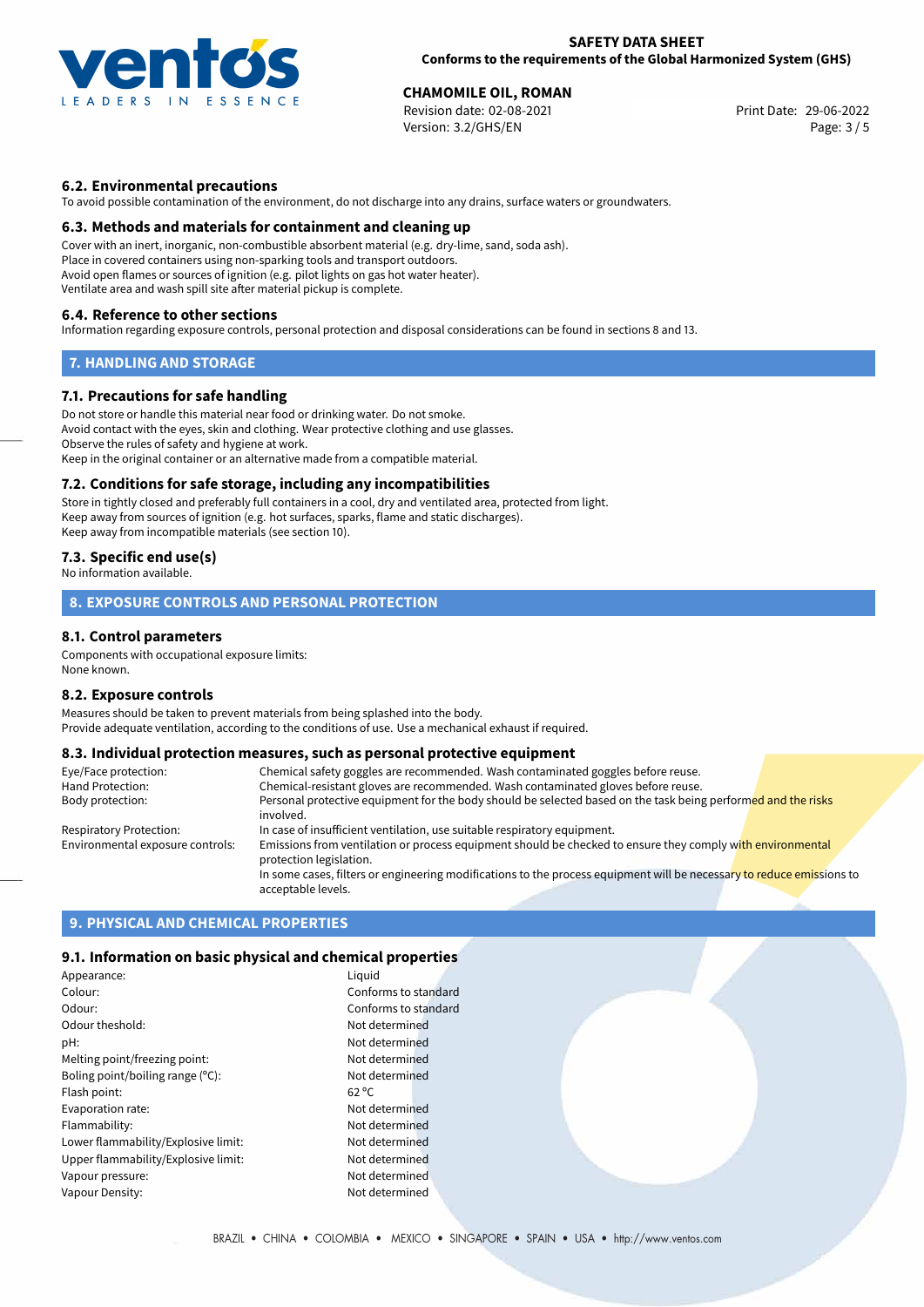

**CHAMOMILE OIL, ROMAN**<br>
Revision date: 02-08-2021<br> **CHAMOMILE OIL, ROMAN** Revision date: 02-08-2021 Version: 3.2/GHS/EN Page: 4 / 5

- Density: 0,9−0,92 g/mL (20°C)<br>Relative density: 0,9−0,92 (20°C) Relative density:<br>Water solubility: Solubility in other solvents: SOLUBLE IN ETHANOL Partition coefficient n-octanol/water: Not determined Auto-ignition temperature: Not determined Decomposition temperature: Not determined Viscosity, dynamic: Not determined Viscosity, kinematic: Not determined Explosive properties: Not determined Oxidising properties: NONE EXPECTED
	- INSOLUBLE IN WATER

## **10. STABILITY AND REACTIVITY**

## **10.1. Reactivity**

No hazardous reactions if stored and handled as prescribed/indicated.

#### **10.2. Chemical stability**

The product is stable if stored and handled as prescribed/indicated.

#### **10.3. Possibility of hazardous reactions**

No hazardous reactions if stored and handled as prescribed/indicated.

## **10.4. Conditions to Avoid**

Conditions to Avoid: Excessive heat, flame or other ignition sources.

## **10.5. Incompatible materials**

Avoid contact with strong acids and bases and oxidizing agents.

## **10.6. Hazardous decomposition products**

During combustion may form carbon monoxide and unidentified organic compounds.

## **11. TOXICOLOGICAL INFORMATION**

| Based on the data available, the criteria for classification are not met. |  |
|---------------------------------------------------------------------------|--|
| Causes mild skin irritation.                                              |  |
| Based on the data available, the criteria for classification are not met. |  |
| May cause an allergic skin reaction.                                      |  |
| Based on the data available, the criteria for classification are not met. |  |
| Based on the data available, the criteria for classification are not met. |  |
| Based on the data available, the criteria for classification are not met. |  |
| Based on the data available, the criteria for classification are not met. |  |
| Based on the data available, the criteria for classification are not met. |  |
| Based on the data available, the criteria for classification are not met. |  |
|                                                                           |  |

## **12. ECOLOGICAL INFORMATION**

### **12.1. Toxicity**

**Assessment:** Toxic to aquatic life with long lasting effects. **Experimental/calculated data:** No information available.

#### **12.2. Degradability** No information available.

**12.3. Bioaccumulative potential** No information available.

#### **12.4. Soil mobility** No information available.

## **12.5. Other adverse effects**

See also sections 6, 7, 13 and 15 Do not allow to get into waste water or waterways.